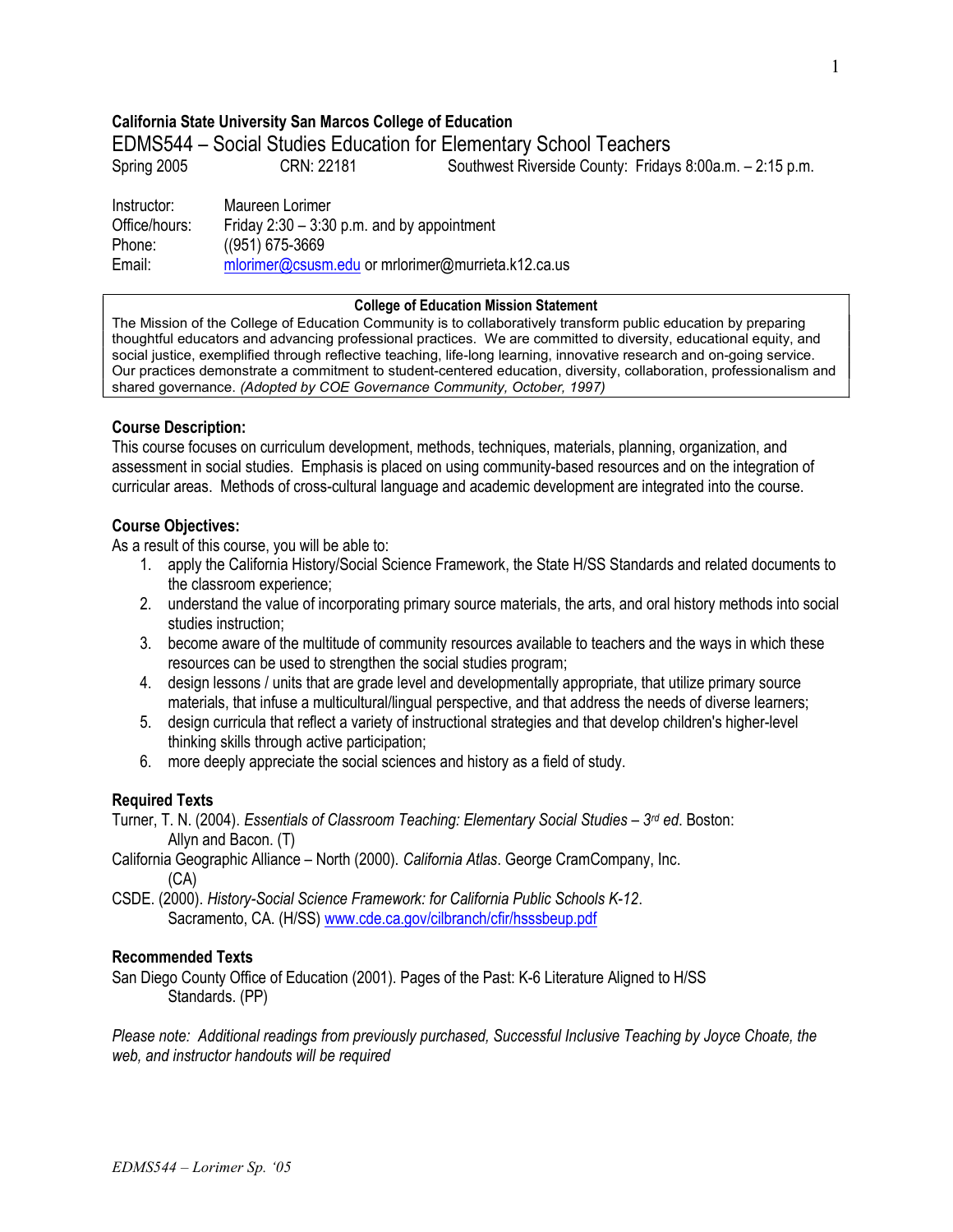Taskstream: you will need to register for Taskstream (an electronic portfolio system). Additional information will be provided by the instructor.

### Authorization to Teach English Learners

This credential program has been specifically designed to prepare teachers for the diversity of languages often encountered in California public school classrooms. The authorization to teach English learners is met through the infusion of content and experiences within the credential program, as well as additional coursework. Students successfully completing the program receive a credential with authorization to teach English learners. (Approved by CCTC in SB2042 Program Standards – August 2002).

# Teacher Performance Expectations (TPE) Competencies

The course objectives, assignments, and assessments have been aligned with the CTC standards for the Multiple Subject Credential. This course is designed to help teachers seeking a California teaching credential to develop the skills, knowledge, and attitudes necessary to assist schools and district in implementing effective programs for all students. The successful candidate will be able to merge theory and practice in order to realize a comprehensive and extensive educational program for all students. You will be required to formally address the following TPEs in this course:

# TPE 1a: Subject Specific Pedagogical Skills for History/Social Science

During interrelated activities in program coursework and fieldwork MS candidates learn to:

- teach state-adopted academic content standards for students in H/SS while helping students to learn and use basic analysis skills;
- enrich the study of social studies by drawing on social studies concepts, case studies, and cross-cultural activities;
- incorporate basic critical thinking skills and study skills into content-based instruction; and
- utilize active forms of social studies learning, including simulations, debates, research activities, and cooperative projects.

MS candidate begin to interrelate ideas and information within and across history/social science and other subject areas.

EDMS544 will also take primary responsibility for addressing the content of TPE 11.

# TPE 11: Preparation to Use Educational Ideas and Research

Candidates for a Teaching Credential develop and maintain clear expectations for academic and social behavior. The candidates promote student effort and engagement and create a positive climate for learning. They know how to write and implement a student discipline plan. They know how to establish rapport with all students and their families for supporting academic and personal success through caring, respect, and fairness. Candidates respond appropriately to sensitive issues and classroom discussions. They help students learn to work responsibly with others and independently. Based on observations of students and consultation with other teachers, the candidate recognizes how well the social environment maximizes academic achievement for all students and makes necessary changes.

# CLAD Competencies supported by this course:

Part 3: Culture and Cultural Diversity

- I.A. Definitions of culture
- I.C. Intragroup differences
- I.D. Physical geography and its effects on culture
- II.A What teachers should learn about their students
- II.B. How teachers can learn about their students
- II.C. How teachers can use what they learn about their students (culturally responsive pedagogy)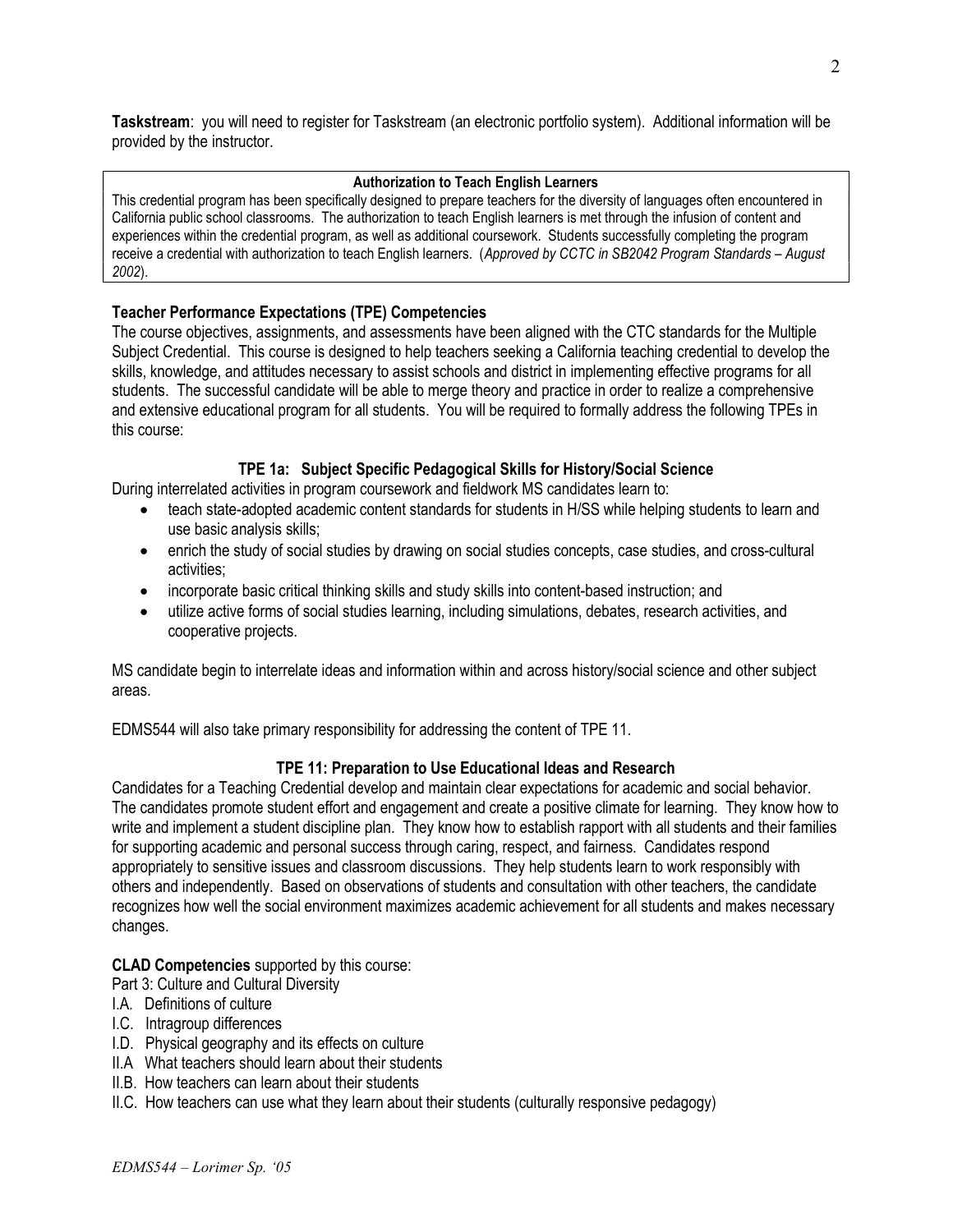- III.A. Concepts of cultural contact
- III.D. Strategies for conflict resolution
- IV.A. Historical perspectives IV.B. Demography
- IV.C. Migration and Immigration

The Teacher Performance Expectations and CLAD Competencies identified above are addressed in EDMS 544 through class discussions, activities, oral/visual presentations, and written assignments.

# CSUSM College of Education Attendance Policy

Due to the dynamic and interactive nature of courses in the College of Education, all students are expected to attend all classes and participate actively. At a minimum, students must attend more than 80% of class time, or s/he may not receive a passing grade for the course at the discretion of the instructor. Individual instructors may adopt more stringent attendance requirements. Should the student have extenuating circumstances, s/he should contact the instructor as soon as possible. (Adopted by the COE Governance Community, December 1997).

# Professionalism /Dispositions

This course deals with complex material processed in a variety of ways. Structured interactions, group processes, oral presentations, guided discussion of readings, and self-disclosure exercises are the norm. Students are expected to have read assigned materials by the date indicated in the syllabus, and should be prepared to discuss readings individually or in variously structured groups. The degree of your engagement in these processes forms the basis for points assigned. Due to the fast paced and highly interactive nature of the course, regular attendance and full participation are expected: teaching and learning is difficult (if not impossible) if one is not present for and engaged in the process. Therefore, the above College Attendance Policy is amplified as follows:

1. Missing more than 1 class meeting will result in the reduction of one letter grade.

2. Arriving late or leaving early on more than two occasions will result in the reduction of one letter grade.

3. Illness and emergency circumstances will be considered/negotiated on a case-by-case basis. Please notify the instructor in writing (email) as soon as possible so that handouts can be saved for you. These measures should not be considered punitive, as students are expected to establish appropriate personal, academic and career-ladder priorities. Therefore these measures should be viewed as taking appropriate individual responsibility for one's own learning in a democratic, collaborative and reciprocal-learning environment.

Because this course is part of an accredited program that leads to professional certification, students are expected to demonstrate behavior consistent with a professional career. In particular students must:

1. Complete all assignments on time. Late assignments will receive a 20% reduction in points for each day late. Occasionally a student may be asked to revise an assignment. If so, the revised work must be submitted no later than one week after it was returned and may not be eligible for full credit. If you are absent when an assignment is due, you may submit the work via email (except for Physical Model) so that it is not counted late. Receipt of the assignment will be returned by the instructor.

2. Interact professionally and collaborate responsibly with your colleagues. Teacher education is a professional preparation program and students will be expected to adhere to standards of dependability, academic honesty and writing achievement.

### Students with Disabilities Requiring Reasonable Accommodations

Students must be approved for services by providing appropriate and recent documentation to the Office of Disabled Student Services Office (DSS). This office is located in Craven Hall 5205 and can be contacted by phone at (760) 750-4905 or TTY (760) 750-4909. Students authorized by DSS to receive reasonable accommodations should meet with their instructor during office hours or, in order to ensure confidentiality, in a more private setting.

# University Writing Requirement

Every course at CSUSM must have a writing requirement of at least 2500 words. In EDMS544, the Field Trip Project, Oral History Project, Unit Plan, Mock Interview, and Literature Connection will collectively contain a minimum of 2500 words.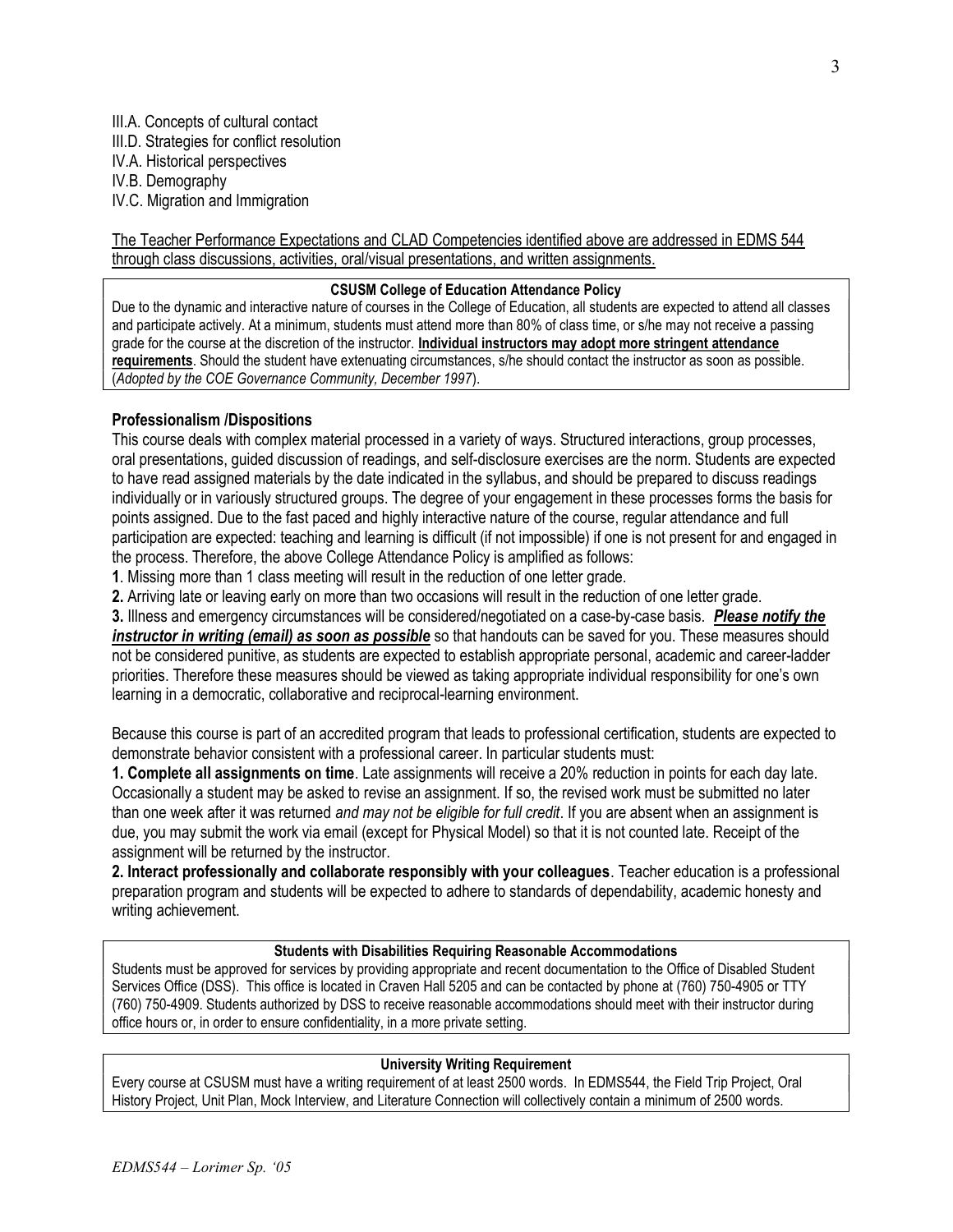# to respond to each reading assignment by coming to class with an entry in your reading response journal (use two

8.5x11" blue books or a composition book) summarizing key points from the assigned reading for that day. Response journals will be checked randomly and may be collected at the professor's discretion. Response journals may also be referenced by you to answer open-ended prompts about assigned readings. Please structure each page with:

social studies. To aid you in remembering the readings, and assist you with meaningful participation, you are asked

(1) reading identification (T:8, for example),

(2) key points from the reading (you may include graphics),

(3) a paragraph towards the bottom that connects the reading to your perspectives/ experience,

(4) one question that the reading assignment prompts you to ask after thinking deeper about the issue.

Learning logs will be shared at the beginning of each class session, and will be collected at the end of the course.

# Finding the Social Studies in You! A Physical Model P/F

Have you ever tried to explain who you are through six social studies disciplines? For this assignment you will reintroduce yourself to our class by creating a physical model that illustrates aspects of you through each of the disciplines. You may use photographs, drawings, cut-outs, objects, your imagination, etc. This activity models a way to engage your students, and will demonstrate your understanding of the disciplines. Aim to present for 4-5 minutes.

# The following assignments will link together and create a well-developed social studies unit plan:

# Literature Connection (30 points)

A wealth of children's literature exists that strongly supports the state standards for teaching social studies. This assignment will serve as the introduction to your unit. You will select one children's literature book appropriate for the grade level unit you will be developing. You will be required to present your book and explain how it can be used to advance children's thinking about the key social studies concept and provide a "hook" for the unit you will be developing. Your handout will include a lesson plan that incorporates your book. (more details to come)

# Community Resource / Field Trip Project (50 points)

In this assignment you will explore and share information about a field trip site in San Diego County. By designing a variety of pre, during, and post-trip teaching activities, as well as questions you might ask during the visit, you will be able to plan an educational (rather than purely recreational) field trip. (more details to come)

# Oral History Project (40 points)

Collecting oral histories is an exciting way to help children understand that "history" is found all around us and is being continually created. In this project, you will conduct an oral history interview of a person about a topic that relates to the social studies curriculum.

To support your interview, you will bring to class on the designated day a primary source object (artifact, document, photographs, etc.) of significance to the person/topic of the interview. We will then create a "classroom museum" in which everyone shares his/her object and provides a 5 minute oral presentation giving the object's background and how it could be used in teaching. (more details to come).

#### Course Assignments Detailed instructions and rubrics for some course assignments will be handed out in class

#### Reading Response Journal (30 points) (30 points) The assigned readings provide an important foundation for your increasing understanding of how to effectively teach

4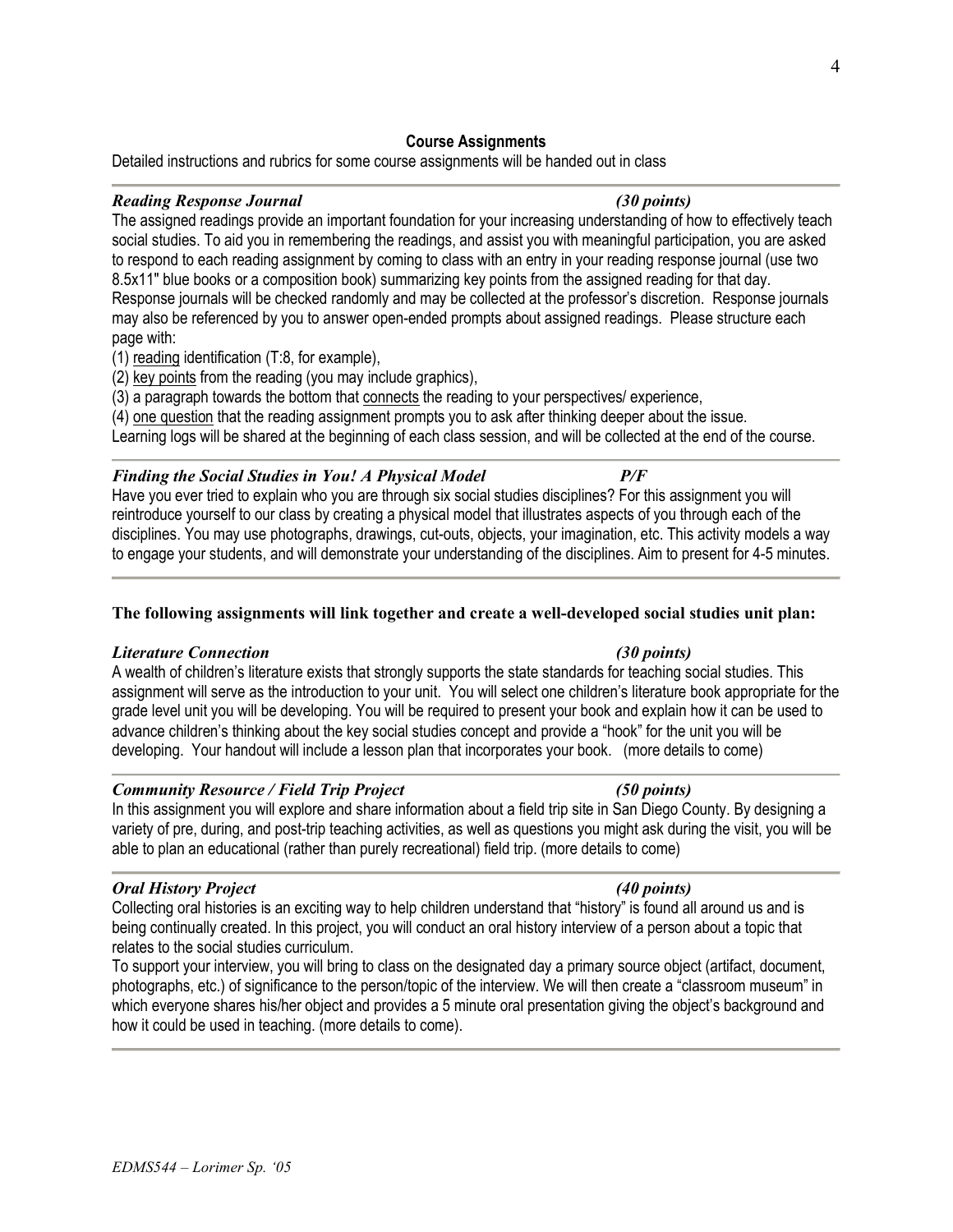#### Mock Interview (10 points)

Imagine you are at a job interview and were just asked: "How will you teach social studies in your classroom?" Knowing how to teach and structure learning in social studies, and then being able to express your understanding, can be two different abilities. In order to help you eloquently articulate the knowledge you have gained through this course as well as enhance your educational philosophy, you will participate in a mock interview. Be prepared to describe at least five (5) of the most important concepts or ideas you have learned in EDMS544. It is suggested that you have quotes from the reading to support your responses.

### Taskstream (15 points)

The Taskstream electronic portfolio system has been designed as a reflective tool and formal assessment of the TPEs required for this course. A detailed explanation of Taskstream and the requirements for entry will be provided by the instructor.

### Assignments and Grading

| <b>Assignment Points</b>     |     |
|------------------------------|-----|
| Participation/Dispositions   | 25  |
| Reading Response             | 30  |
| Self Model                   | P/F |
| <b>Literature Connection</b> | 30  |
| Community / Field Trip       | 50  |
| <b>Oral History Project</b>  | 40  |
| Mock Interview               | 10  |
| <b>Taskstream Entry</b>      | 15  |
| TOTAL:                       | 200 |

#### Grading Scale:

- A 181 200 points
- B 161 180 points
- C 141 160 points
- D 121 140 points

Remember! You must maintain a B average (3.0 GPA) in your teacher education courses to receive a teaching credential from the State of California.

#### CSUSM Academic Honesty Policy

"Students will be expected to adhere to standards of academic honesty and integrity, as outlined in the Student Academic Honesty Policy. All written work and oral assignments must be original work. All ideas/materials that are borrowed from other sources must have appropriate references to the original sources. Any quoted material should give credit to the source and be punctuated with quotation marks.

Students are responsible for honest completion of their work including examinations. There will be no tolerance for infractions. If you believe there has been an infraction by someone in the class, please bring it to the instructor's attention. The instructor reserves the right to discipline any student for academic dishonesty in accordance with the general rules and regulations of the university. Disciplinary action may include the lowering of grades and/or the assignment of a failing grade for an exam, assignment, or the class as a whole."